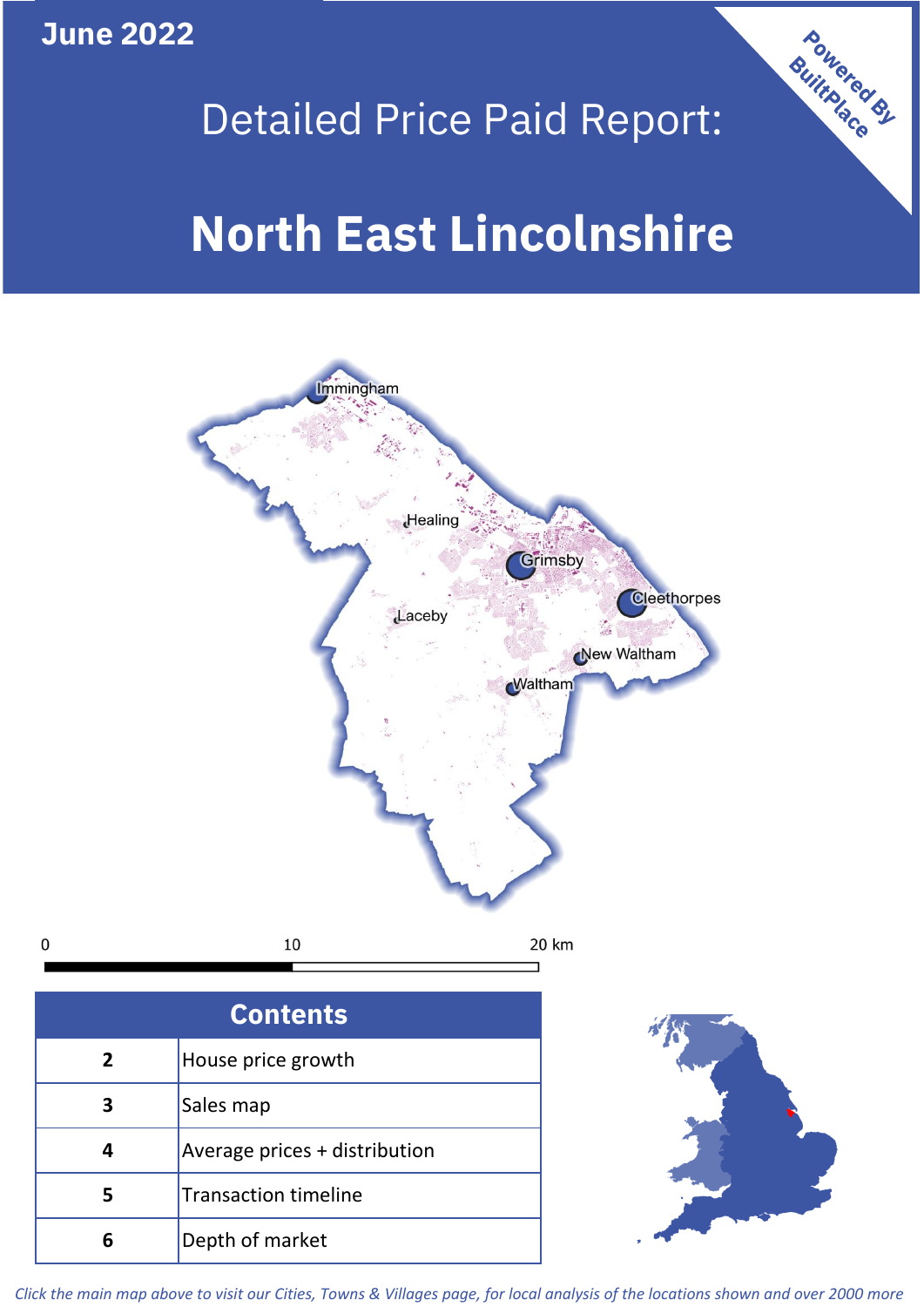## **Headline Data**

|                     | <b>Current level</b> | 3 month | <b>Annual</b> | 5 year | 10 year |
|---------------------|----------------------|---------|---------------|--------|---------|
| <b>House prices</b> | £147,041             | 2.0%    | 9.1%          | 23.6%  | 47.0%   |
| <b>Transactions</b> | 2,835                | $-6.2%$ | 23.9%         | 14.4%  | 54.6%   |

## **House Price Growth (April 2022 data)**

#### *Annual Change in House Prices*



House prices in North East Lincolnshire grew by 9.1% in the 12 months to April 2022 (based on 3-month smoothed data). By comparison national house prices grew by 10.7% and prices in Yorkshire and The Humber grew by 10.0% over the same period.

North East Lincolnshire house prices are now 21.5% above their previous peak in 2007, compared to +33.2% for Yorkshire and The Humber and +52.9% across England.



#### *Year-To-Date Change in House Prices, December to April*

Local prices have grown by 2.1% in 2022 so far, compared to growth of 1.5% over the same period last year.

#### *Source: OS OpenData; UK House Price Index (Contains HM Land Registry data © Crown copyright)*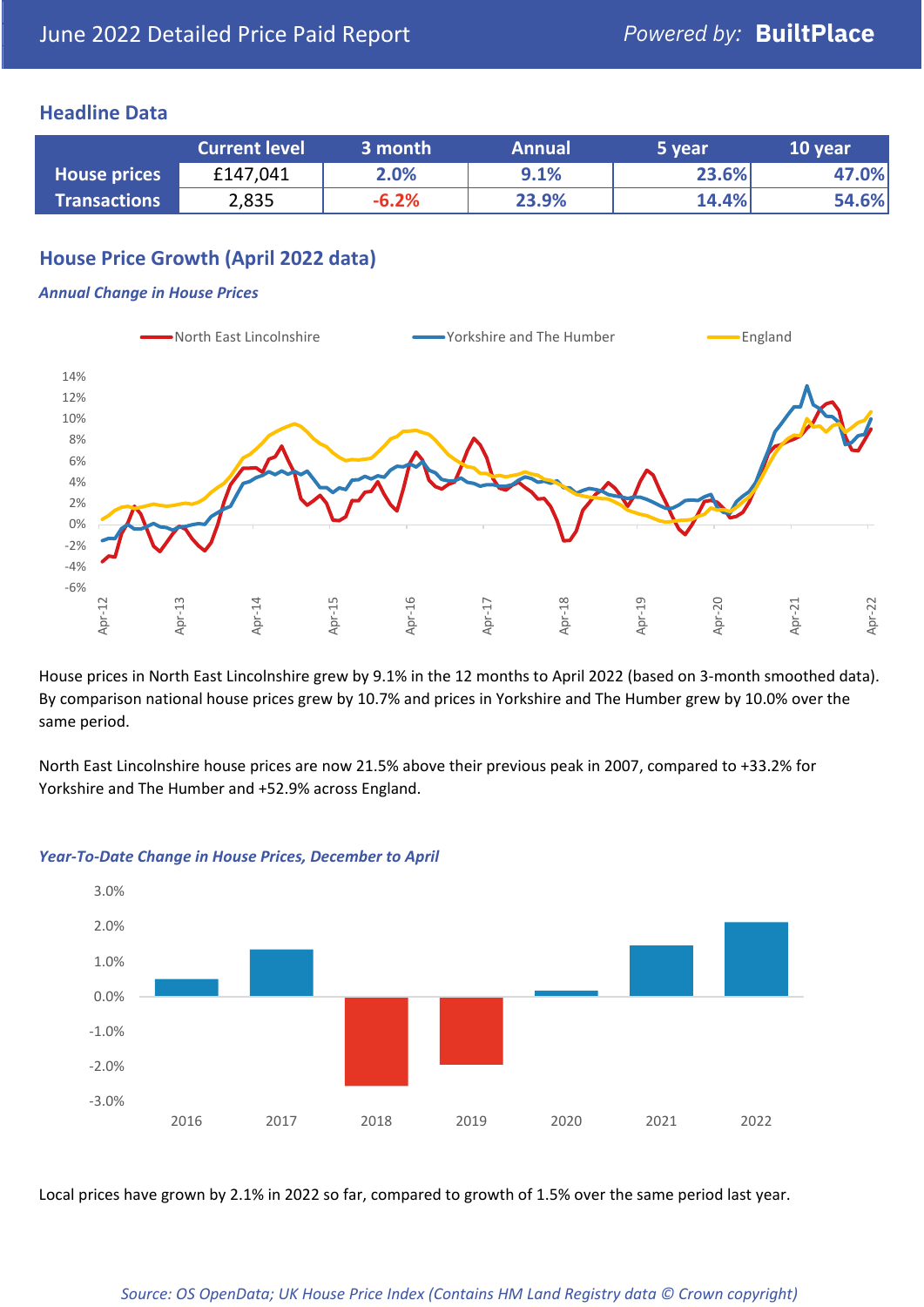## **House Price Map**

### *12 months to April 2022*



*Each point is one postcode, coloured by the average value relative to all sales in this local authority (price bands are LA-specific quintiles).*

## **Map Key**

| Min      | <b>Max</b> |                            |
|----------|------------|----------------------------|
| Up to    | £79,000    | 1st quintile / lowest 20%  |
| £79,000  | £116,000   | 2nd quintile               |
| £116,000 | £149,000   | 3rd quintile               |
| £149,000 | £198,000   | 4th quintile               |
| £198,000 | and over   | 5th quintile / highest 20% |

*Source: OS OpenData; UK House Price Index (Contains HM Land Registry data © Crown copyright)*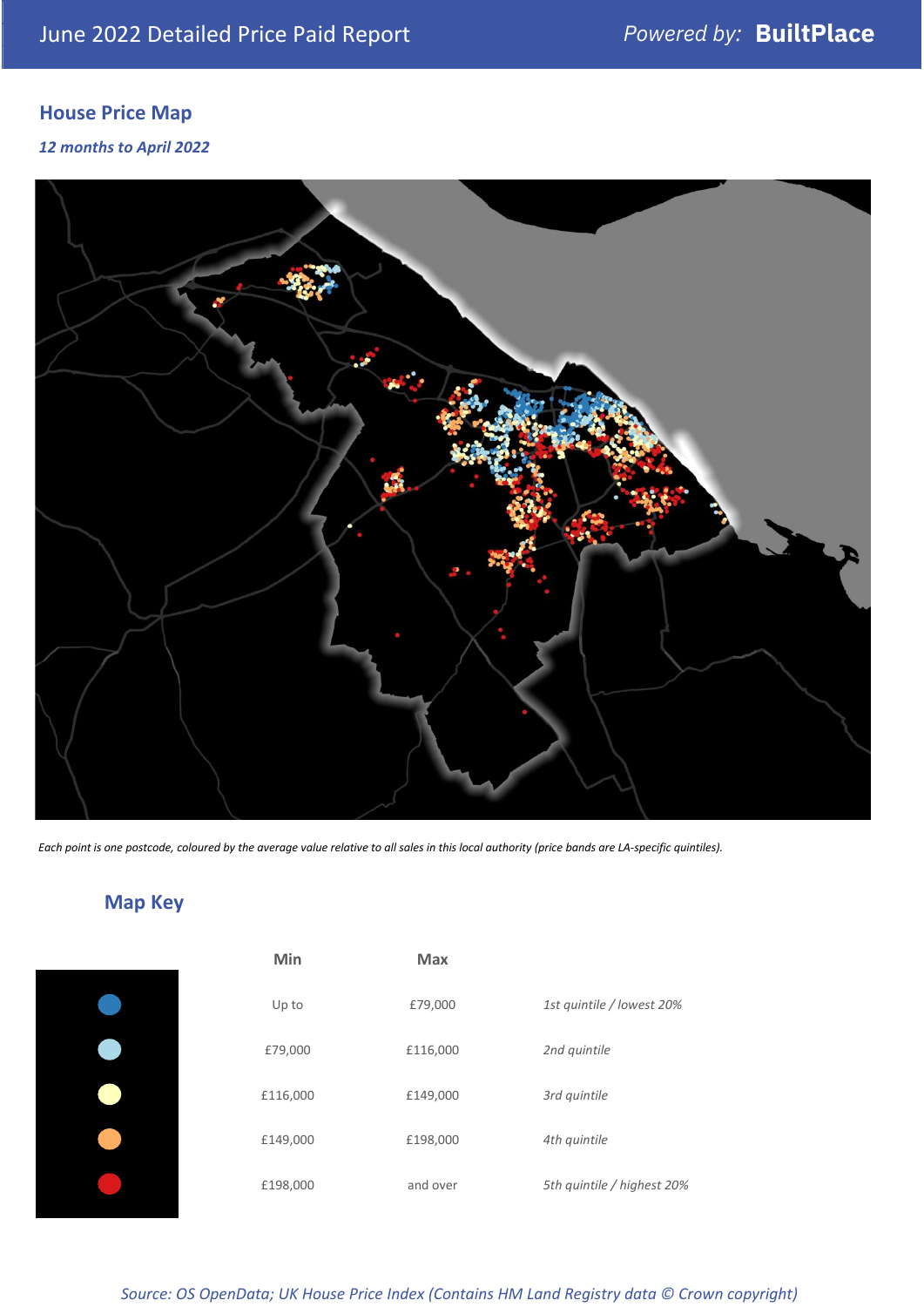## **Average House Price by Property Type**

#### *12 months to April 2022*



|                 | <b>New</b>           | <b>Second hand</b> |  |  |
|-----------------|----------------------|--------------------|--|--|
| <b>Flat</b>     | No recorded<br>sales | £98,632            |  |  |
| <b>Terraced</b> | £148,564             | £92,900            |  |  |
| Semi-detached   | £126,601             | £155,393           |  |  |
| <b>Detached</b> | £240,319             | £257,173           |  |  |

## **House Price Distribution by Year**

*All properties, by price band and calendar year (2020 = year to date)*

|                    | 1997 | 2002 | 2007 | 2012 | 2017 | 2019 | 2020 |
|--------------------|------|------|------|------|------|------|------|
| <b>Under £100k</b> | 97%  | 89%  | 46%  | 44%  | 37%  | 33%  | 36%  |
| £100-200k          | 3%   | 10%  | 45%  | 47%  | 48%  | 47%  | 46%  |
| E200-300k          | 0%   | 1%   | 7%   | 7%   | 12%  | 15%  | 12%  |
| £300-400k          | 0%   | 0%   | 1%   | 1%   | 2%   | 4%   | 4%   |
| £400-500k          | 0%   | 0%   | 0%   | 0%   | 1%   | 1%   | 0%   |
| <b>£500k-1m</b>    | 0%   | 0%   | 0%   | 0%   | 0%   | 1%   | 0%   |
| $£1-2m$            | 0%   | 0%   | 0%   | 0%   | 0%   | 0%   | 0%   |
| <b>Over £2m</b>    | 0%   | 0%   | 0%   | 0%   | 0%   | 0%   | 0%   |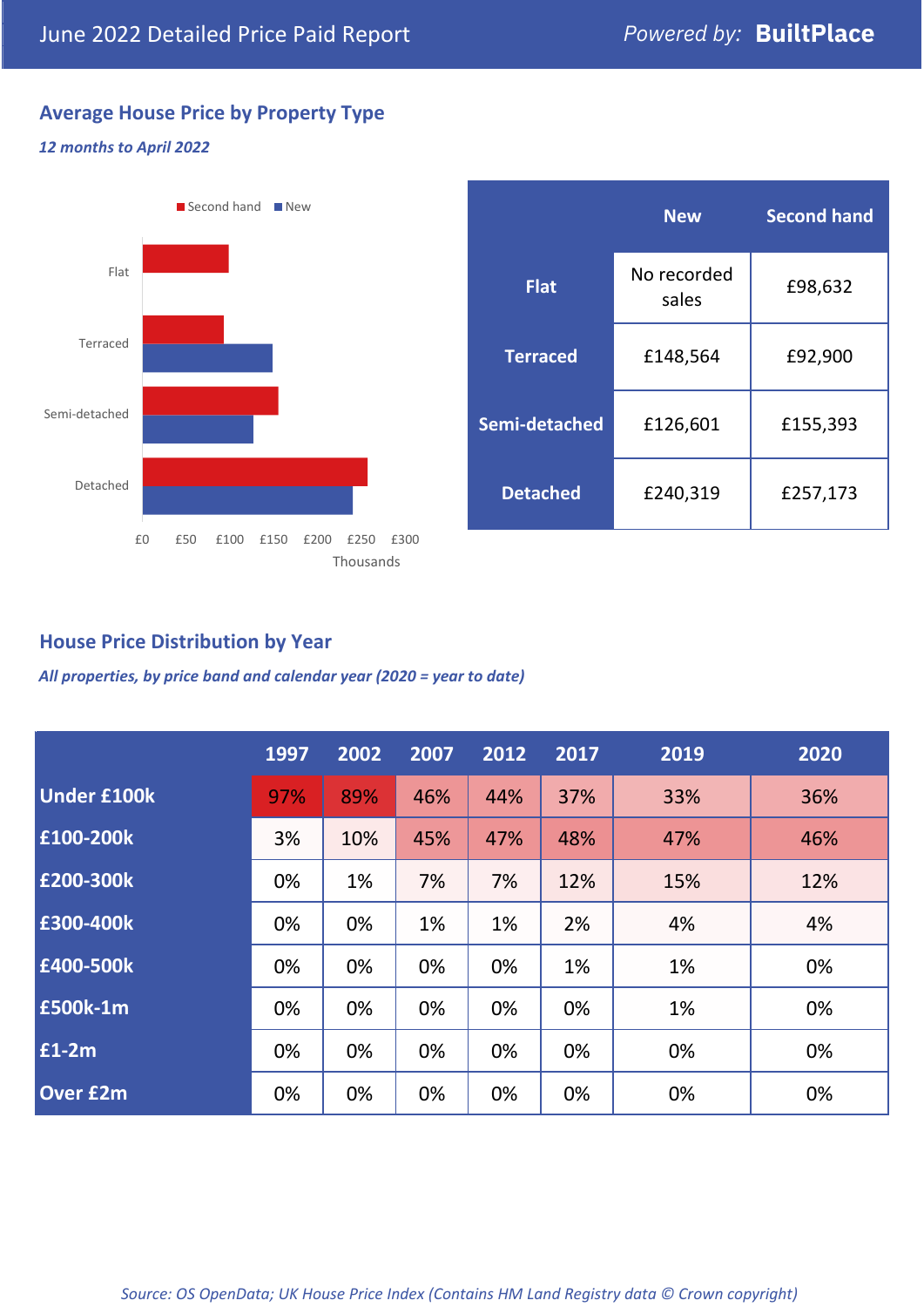## **Transactions (February 2022 data)**

*Annual Transactions, Indexed (2001-05 average = 100)*



There were 2,835 transactions in North East Lincolnshire during the 12 months to February 2022. This is 69% of the average from 2001-05 and suggests activity is significantly below pre-downturn levels.

Transactions in North East Lincolnshire have grown by 19.1% since 2014, compared to changes of -0.1% for Yorkshire and The Humber and -7.7% for England.



#### *Cash and New Build Sales as % of Total, by Year*

*Note: The data on this page EXCLUDES transactions identified as transfers under a power of sale/repossessions, buy-to-lets (where they can be identified by a mortgage), and transfers to non-private individuals - i.e. it comprises only Land Registry 'A' data.*